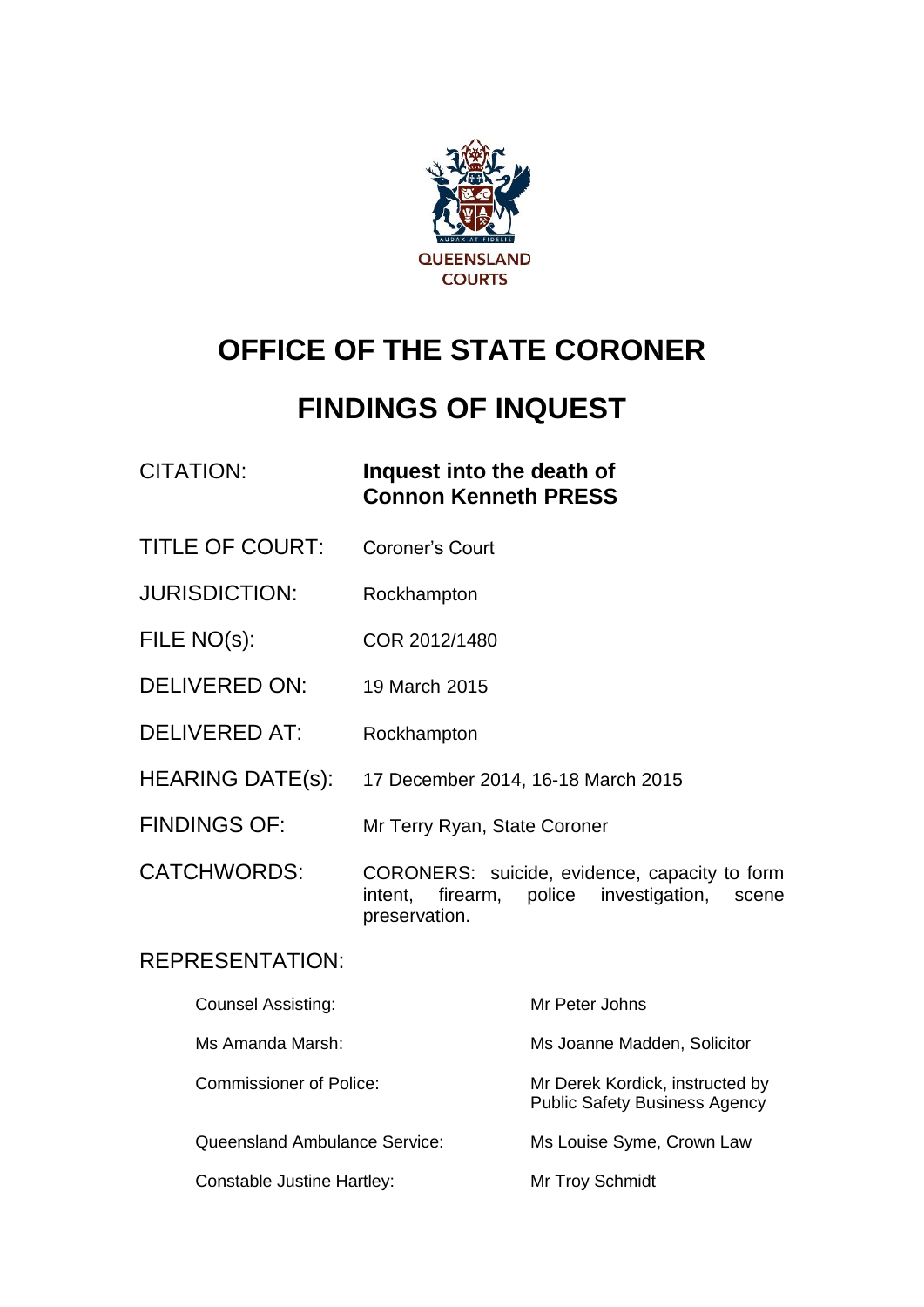# Contents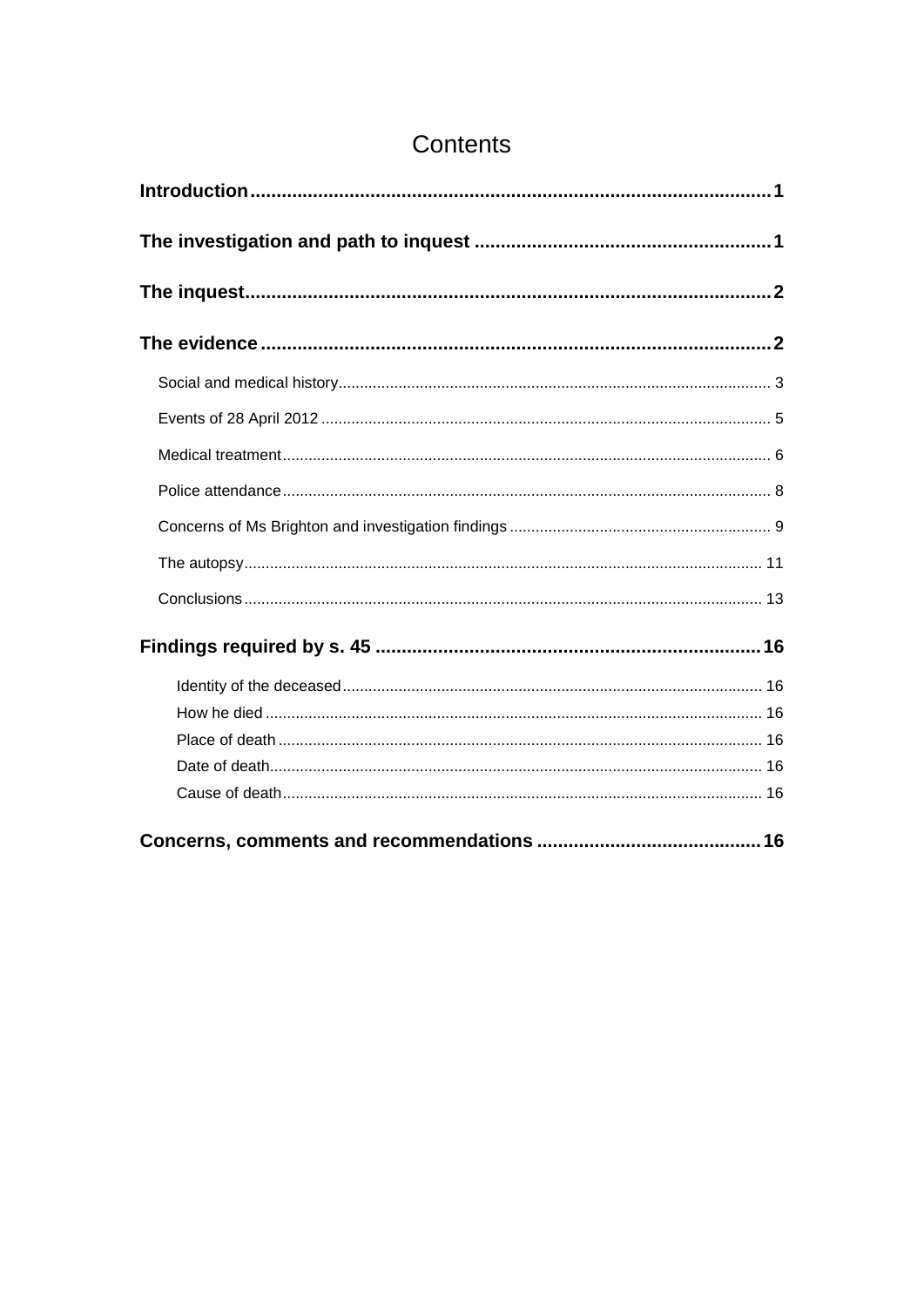# <span id="page-2-0"></span>**Introduction**

Connon Press sustained a gunshot wound to his head while standing in the living room of his Mount Morgan home late on the morning of 28 April 2012. Present in the home at the time were his partner, his two young children and his brother's partner.

At the age of only 33 Mr Press was pronounced deceased prior to arrival at Mount Morgan Hospital. Initial investigations concluded that the death was a suicide and coronial findings were made without the holding of an inquest.

After considering an application by Mr Press' mother to the District Court, His Honour Judge Smith subsequently ordered that an inquest be held. These are the findings of that inquest. They:-

- establish the circumstances in which the fatal injuries were sustained; in particular whether Mr Press inflicted the gunshot wound himself (and if so, whether he did so intentionally) or whether a second party was involved;
- confirm the identity of the deceased person, the time, place and medical cause of his death;
- consider whether staff from the Queensland Ambulance Service (QAS) and Queensland Police Service (QPS) acted in accordance with their policies and procedures; and
- examine the adequacy of the investigation into Mr Press' death.

# <span id="page-2-1"></span>**The investigation and path to inquest**

On 5 March 2013 the Central Coroner, Mr David O'Connell, made findings with respect to the death of Connon Press. In doing so he rejected an application by Ms Janet Brighton, Mr Press' mother, for an inquest to be held.

An application was then made by Ms Brighton to the State Coroner pursuant to section 30(4) of the *Coroners Act 2003* (the Act) that an inquest be held.

This prompted the then State Coroner to conduct further investigations, in particular in relation to aspects of the autopsy report with which Ms Brighton was concerned. On 23 April 2013 then Acting State Coroner Clements wrote to Ms Brighton declining the application for an inquest.

On 16 May 2013 Ms Brighton applied to the District Court pursuant to section 30(6) of the Act seeking an order that an inquest be held into her son's death. The application was not opposed and on 2 July 2013 His Honour Judge Smith made an order in favour of the application.

In the reasons for his decision it is evident that His Honour considered the outcome of a number of similar applications to the District Court. After considering the affidavit material put before him His Honour concluded: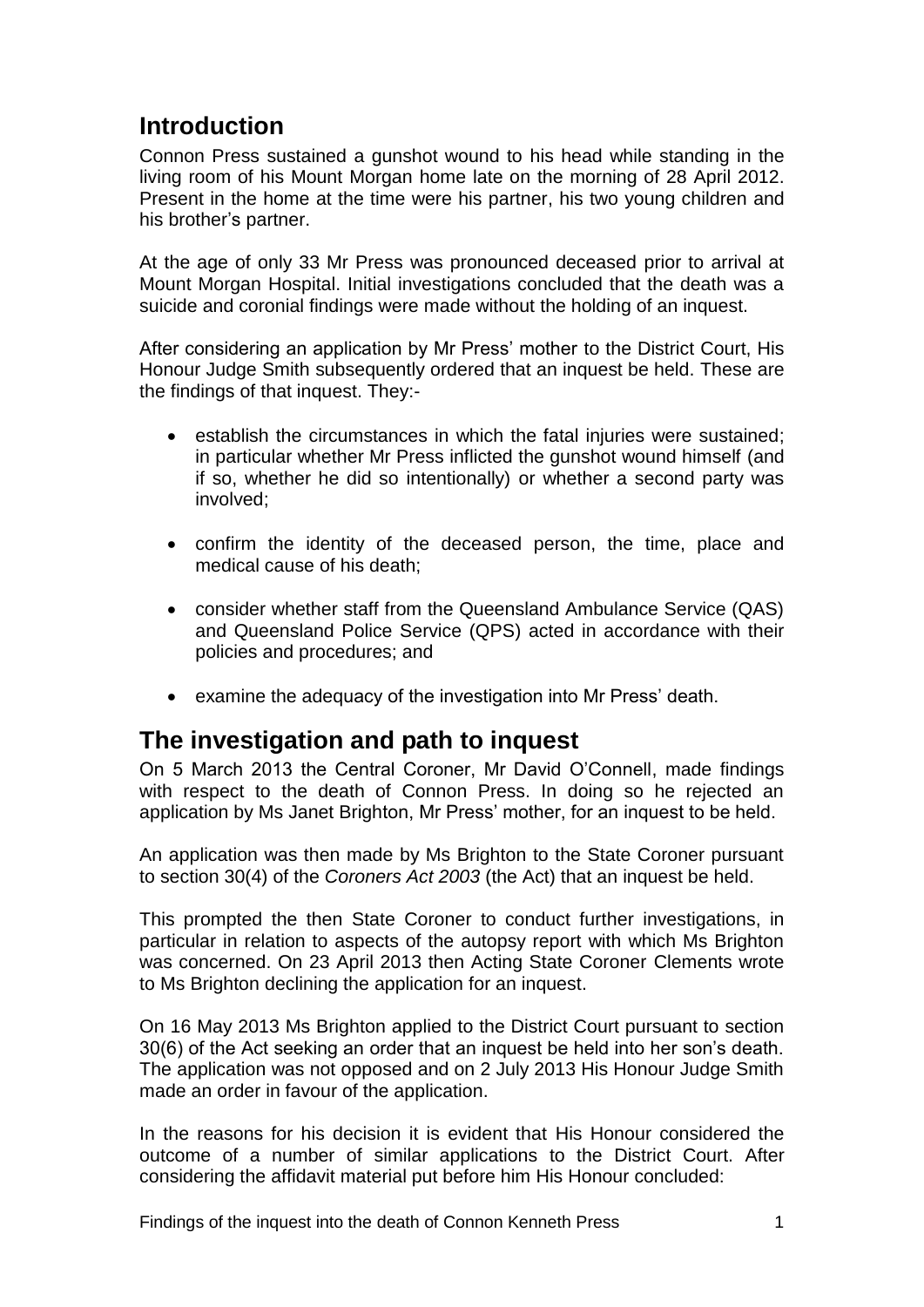*In my view, bearing in mind the following issues:*

- *(a) the fact that two witnesses allege that there were two shots fired;*
- *(b) there seems to have been no gunshot powder residue tests conducted;*
- *(c) the fact it is alleged that the deceased was predominantly left handed*

*it seems to me that it is in the public interest to hold an inquest here.*

*It appears to be in the public interest for a coroner to inquire whether in this case the investigation by the police was an adequate one.*

*I do not express any concluded view on this question as that will be a matter for evidence to be lead at the inquest. But in my view the matter should be inquired into.*

His Honour went on to consider the State Coroner's Guidelines. These are issued pursuant to the Act and deal, among other things, with the question of when an inquest should be held. His Honour stated:

*It appears to me that a number of matters in the guidelines are applicable in this case namely:*

*(a) the family's right to know of the circumstances of the demise;*

- *(b) issues of confidence in the police investigation; and*
- *(c) the possibility of 3rd party involvement in the death*

I have had due regard to His Honour's judgment in framing the scope of this inquest and in its conduct.

## <span id="page-3-0"></span>**The inquest**

A pre-inquest conference was held in Brisbane on 17 December 2014. Mr Johns was appointed counsel assisting and leave to appear was granted to Amanda Marsh (Mr Press' partner), Janet Brighton, the Commissioner of the QPS; the QAS and several police officers who were the subject of criticism by Ms Brighton.

The inquest was held in Rockhampton over three days commencing on 16 March 2015. Fourteen witnesses gave evidence and 66 exhibits were tendered. I am satisfied that all information relevant to and necessary for my findings was made available at the inquest.

## <span id="page-3-1"></span>**The evidence**

A large amount of information was contained in the exhibits and oral evidence. These reasons record only the evidence I believe is necessary to understand the findings I have made.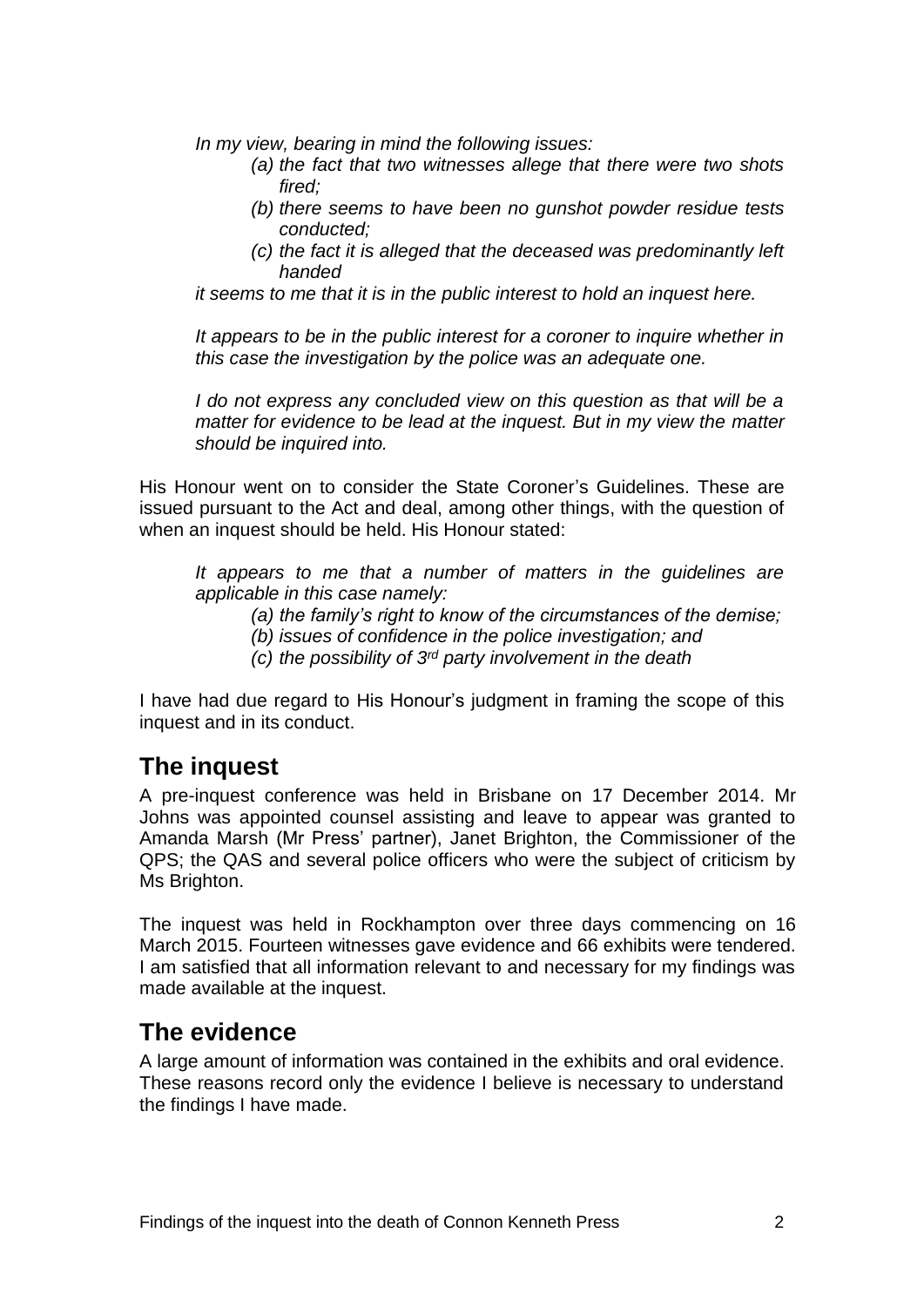#### <span id="page-4-0"></span>*Social and medical history*

Connon Kenneth Press was born on 11 August 1978. At the time of his death Mr Press was residing in Mount Morgan with his partner, Amanda Marsh. They commenced cohabiting in November 2009 and had two young children. He is survived by them, his mother, Janet, and two brothers, Albert and Arian.

At the age of three Connon underwent heart surgery and as he grew up was diagnosed as 'hyperactive'; later formalised as Attention Deficit Hyperactivity Disorder (ADHD). This clearly presented difficulties for his mother and it is apparent from the evidence before the court that she remained a supportive and caring mother, assisting Connon with his medical difficulties the best she could.

Connon's psychiatric difficulties developed over the course of his life to ultimately include formal diagnoses of Paranoid Schizophrenia, Polysubstance Dependence (in particular of amphetamines and cannabis); Anti-Social Personality Traits and episodic Amphetamine Induced Psychosis.

In her evidence to the inquest it was clear that Ms Brighton was not aware of the extent of her son's mental illness, at least in terms of formal diagnosis. She actively assisted in obtaining treatment for Connon and she knew he was being treated by consultant psychiatrist, Dr Lynne Steele. However, she thought this continued treatment was solely for the symptoms of ADHD and to deal with his offending behaviour.

This also meant that Ms Brighton was unaware of other aspects of Mr Press' mental state. This included what Dr Steele described in her evidence to the inquest as *chronic intermittent thoughts of suicide with numerous and multiple attempts of suicide since a child*. Methods included cutting his wrists, overdosing on prescription drugs and attempted hanging.

Dr Steele described the symptoms of Mr Press' paranoid schizophrenia as including auditory hallucinations and perceiving messages in external objects such as food servings. The hallucinations mainly related to conspiracies involving his partner.

None of this information was available to His Honour Judge Smith when he considered Ms Brighton's application for an inquest.

Dr Steele told the inquest that at sessions with Mr Press (the most recent on 19 March 2012) she would discuss management plans should he feel at risk of self-harm. She noted that Mr Press would always guarantee his safety to her despite these thoughts and expressed his desire to live because of his young family. Dr Steele acknowledged that Mr Press was committed to and protective towards his partner and children.

Ms Marsh also told the inquest that she was not aware of Mr Press' ongoing (though intermittent) thoughts of suicide. While she went with him to appointments with Dr Steele she was not a party to their discussions.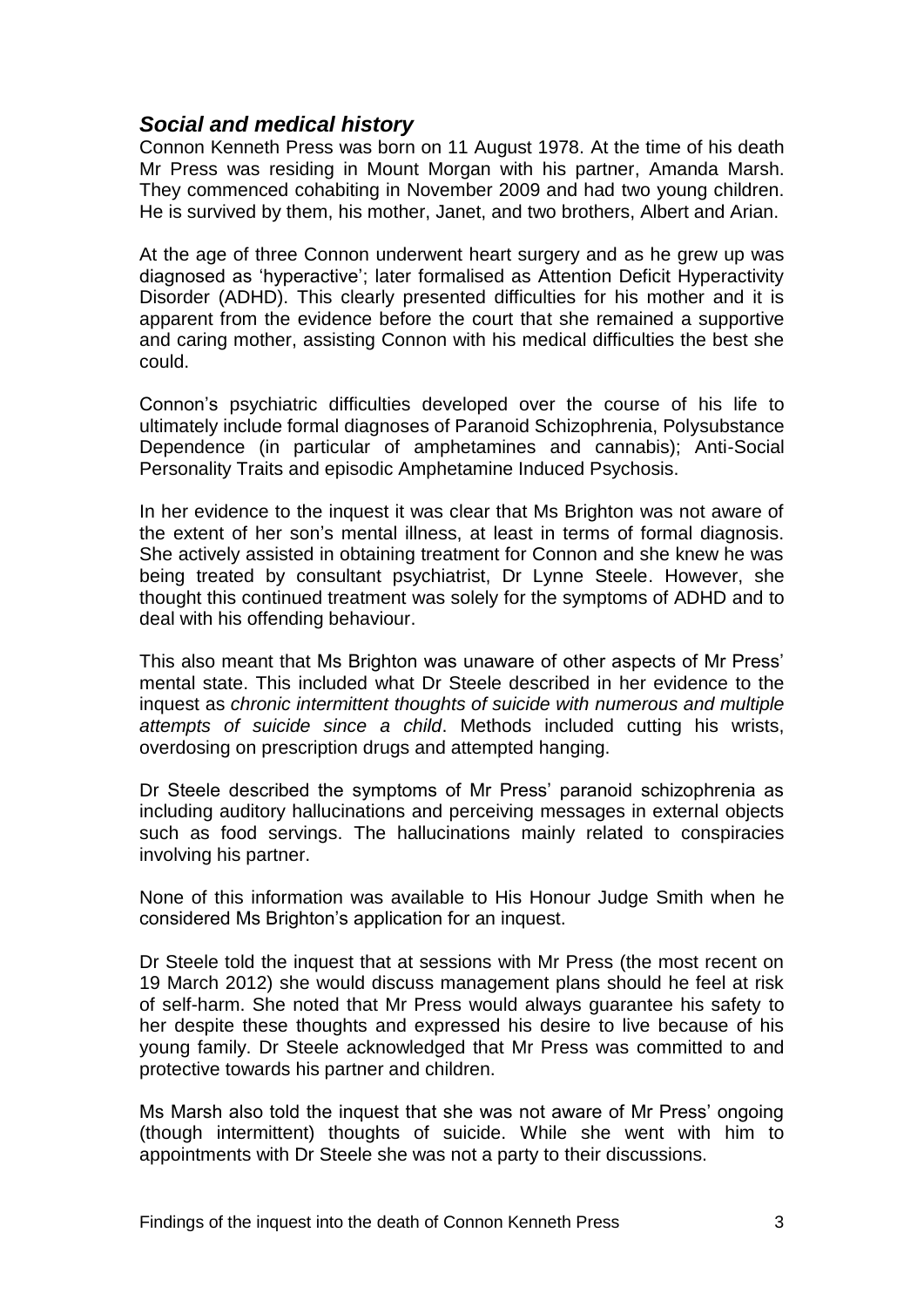Ms Brighton was at pains in her evidence at the inquest to establish that Connon had 'never attempted suicide in front of her' though did not entirely dismiss that she was at least aware of one or more attempts at suicide when Connon was younger. She agreed that he had been admitted to a psychiatric hospital at Wacol in his youth following a court order.

Evidence that Connon had told police watch house staff of a previous suicide attempt was dismissed by Ms Brighton as Connon telling the police *what they wanted to hear*.

In the months leading to his death Mr Press was, according to Dr Steele, *suffering intrusive, compulsive thoughts to harm others which were long standing and chronic in nature*.

Mr Press guaranteed Dr Steele that he had no actual plans to harm others. He was disturbed by the thoughts and voluntarily sought treatment for them. This resulted in an increase, on 2 February 2012, of Mr Press' anti-psychotic medication. Dr Steele also added a prescription for the anti-depressant Prozac; the latter being helpful in some cases for obsessional, intrusive thoughts.

In addition to these medications Mr Press was given ongoing prescriptions for Methylphenidate for his ADHD. The fact that this drug was not present in his blood at the time of his death can be explained by Dr Steele's evidence that he was often not compliant with his medication regime.

On 19 March 2012 Mr Press presented to Dr Steele suffering from unresolved paranoid ideation despite the now high dose of the anti-psychotic drug Risperidone. Dr Steele decided to change Mr Press to a different antipsychotic drug and increased his dose of Prozac.

Ms Marsh bore the brunt of the paranoid thoughts suffered by Mr Press. They primarily took the form of a delusional belief that Ms Marsh was cheating on him. He constantly checked her phone. On the day of his death he was convinced that she was making contact with others through an ear piece she was wearing for this purpose.

Ms Marsh told the inquest that Mr Press thought himself under surveillance by, for instance, 'cameras' installed in the smoke detectors at their house. These thoughts were correlated to Mr Press' use of amphetamines and consistent with the symptoms Mr Press had reported to Dr Steele.

In her affidavit to the District Court Ms Brighton contended that Mr Press had not taken amphetamines for three weeks prior to his death. It became evident at the inquest that this belief was based on little more than a promise Mr Press made to her three weeks prior to his death that he would stop taking these drugs for the sake of his family.

Ms Marsh told the court that the illegal drug use had in fact continued up until the day before Mr Press' death. Even when the family travelled to visit a friend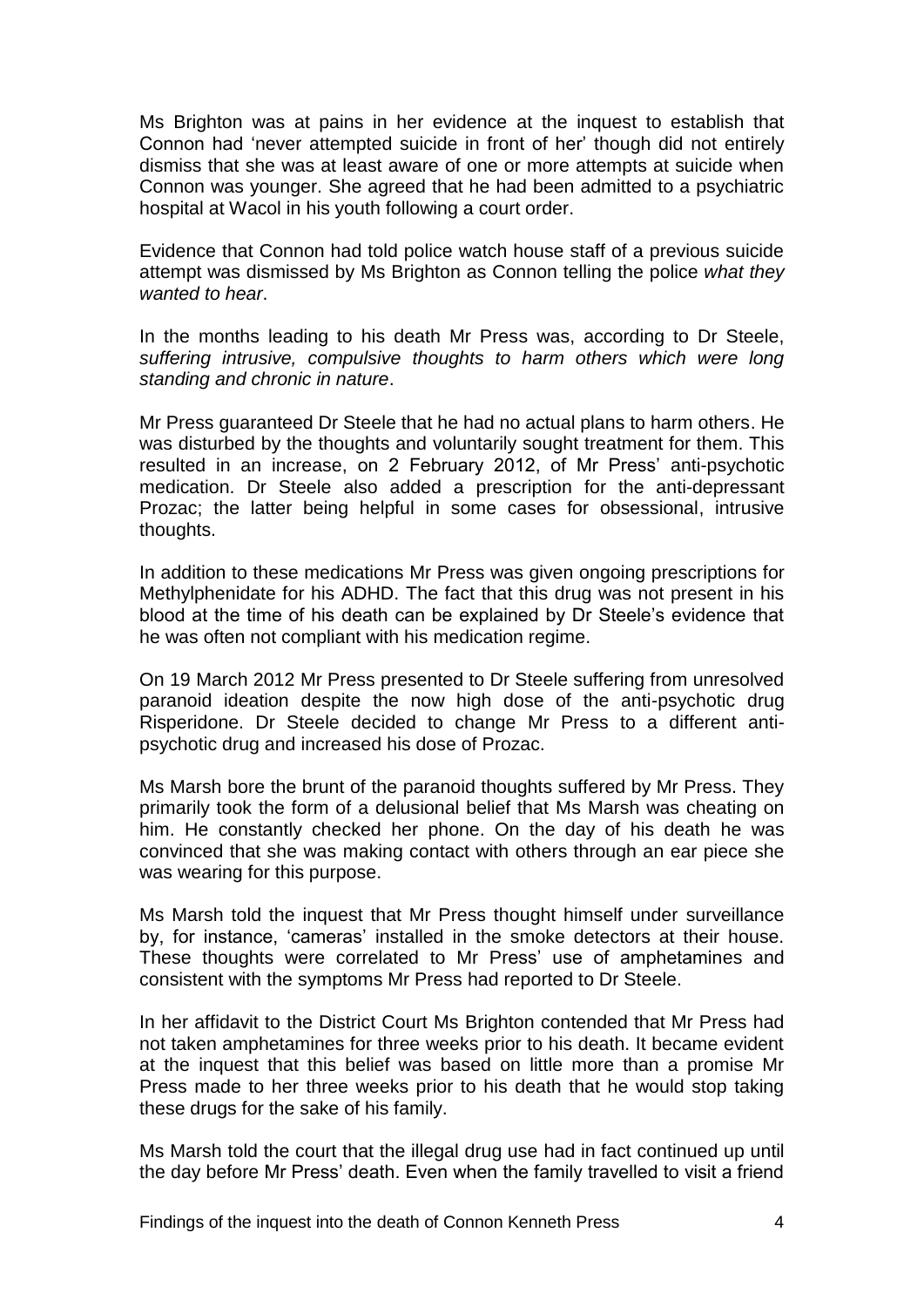of Ms Marsh in Townsville earlier in April 2012 Mr Press had *found a way* to access amphetamines every day much to her distress. The account of Ms Marsh is entirely consistent with the post-mortem toxicology results which showed extremely high levels of methylamphetamine.

It is clear that Mr Press was much loved by Ms Marsh, Ms Brighton, his children, brothers and extended family. I extend my sincere condolences to each of them.

It is clear that Ms Brighton's grief at the sudden loss of her son is intense and has led to an apparent and largely understandable inability to accept key aspects of the events leading to the death. The unfortunate aspect of this is that her concerns have led to, what I find below are, entirely unfounded, and provably wrong, accusations of the utmost seriousness against Ms Marsh.

#### <span id="page-6-0"></span>*Events of 28 April 2012*

It is unlikely Mr Press had slept at all on the night before his death. However, this was not particularly unusual and is a known symptom of amphetamine misuse.

A similar episode earlier in the week had resulted in Mr Press taking a significant overdose of Risperidone in an attempt to get to sleep. The unintended outcome of this was a reaction that involved lock-jaw which saw Mr Press attend hospital for treatment.

Ms Marsh said that when she woke on the morning of 28 April 2012 Mr Press was wide awake and told her he had not slept. As the morning wore on Mr Press was again acting on apparent paranoid and delusional thoughts.

He was insistent that Ms Marsh was wearing an earpiece and communicating with another man. She said that this was a common theme of his paranoia. In frustration this led to Ms Marsh continually showing him her ears. She also offered to have her hair cut to expose her ears if this would somehow allay Mr Press' concerns.

This resulted in an argument with raised voices. Ms Marsh said that arguments were more common when Mr Press was using amphetamines.

Also living at the residence was Karra Hare, the partner of Mr Press' brother, Arian. The verbal argument made her uncomfortable and she decided to go to her room and close the door. Ms Hare had lived with the couple for less than a week. She said that she was a 'stranger to them' and was minding her own business.

Ms Marsh says that Mr Press gained some insight into the nature of his behaviour, understanding that he needed to get some sleep. He decided to go for a ride on his motorcycle telling her that he would try to sleep on his return. Ms Marsh heard the motorcycle leave but then return a short time later.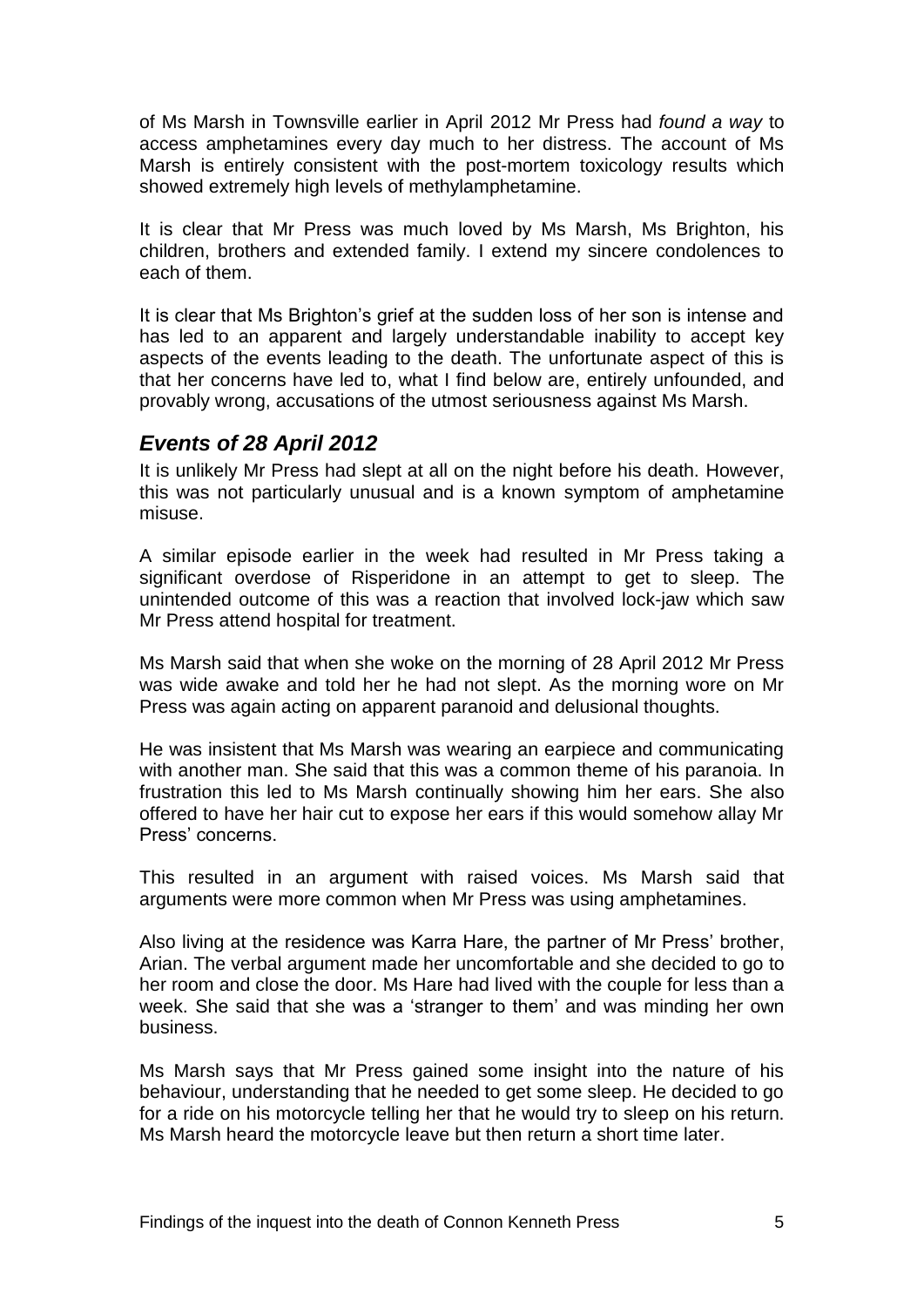She was sitting on the floor of their living room, changing their son's nappy, when Mr Press walked into the house. Ms Marsh saw that he was holding a gun. She had never seen the gun before. She had never seen Mr Press with a gun at any stage and did not know there was a gun of any sort in the house.

Ms Marsh told the inquest (as she had told police on the day) that Mr Press placed the gun to his head with his right hand and said *Do you reckon this works?* Ms Marsh responded *What the fuck?* at which time the gun discharged. Ms Marsh did not remember hearing a sound associated with the gun going off.

Mr Press fell with his head striking, and breaking, a glass TV cabinet. Ms Marsh screamed and immediately crawled on her hands and feet towards Ms Hare's room.

Ms Hare told the inquest that she heard raised voices followed by the smashing of glass. She heard nothing consistent with a gun shot. The smashing sound was enough for her to think she should see what was happening and when she opened her door Ms Marsh was immediately outside.

Ms Hare described Ms Marsh as hysterical; screaming and crying. Ms Marsh told Ms Hare that Connon had shot himself and that she did not know what to do.

Ms Hare instructed Ms Marsh to 'grab the kids and call an ambulance'. Ms Marsh called '000' and then relayed instructions to Ms Hare in relation to performing CPR while holding on to her youngest child, aged seven months.

Ms Hare's evidence was that she found Mr Press laying on his back with his hands to his side. He had a mouth full of blood but she could not immediately see where he had been wounded. Her evidence at the inquest was that as she rolled Mr Press onto his side in order to clear the blood from his mouth to enable resuscitation she saw the gun underneath him.

Ms Hare vividly recalled seeing hair and skin burnt onto the tip of the gun's barrel. She said that the gun was first moved by Ms Marsh to a point out of the immediate reach of the two young children who were nearby.

Ms Hare told the inquest that she later handled the gun on two occasions. The first was when she placed it on what she referred to as a 'podium' in order to ensure it was more certainly out of reach of the children. The second was when she handed it to a nurse who was with the ambulance officers at the scene.

#### <span id="page-7-0"></span>*Medical treatment*

Ms Marsh had contacted '000' at 10:20am. The first paramedic to arrive at the scene was QAS officer Graham Roberts. He had been contacted at approximately 10:27am and arrived at the scene at 10:30am. He made the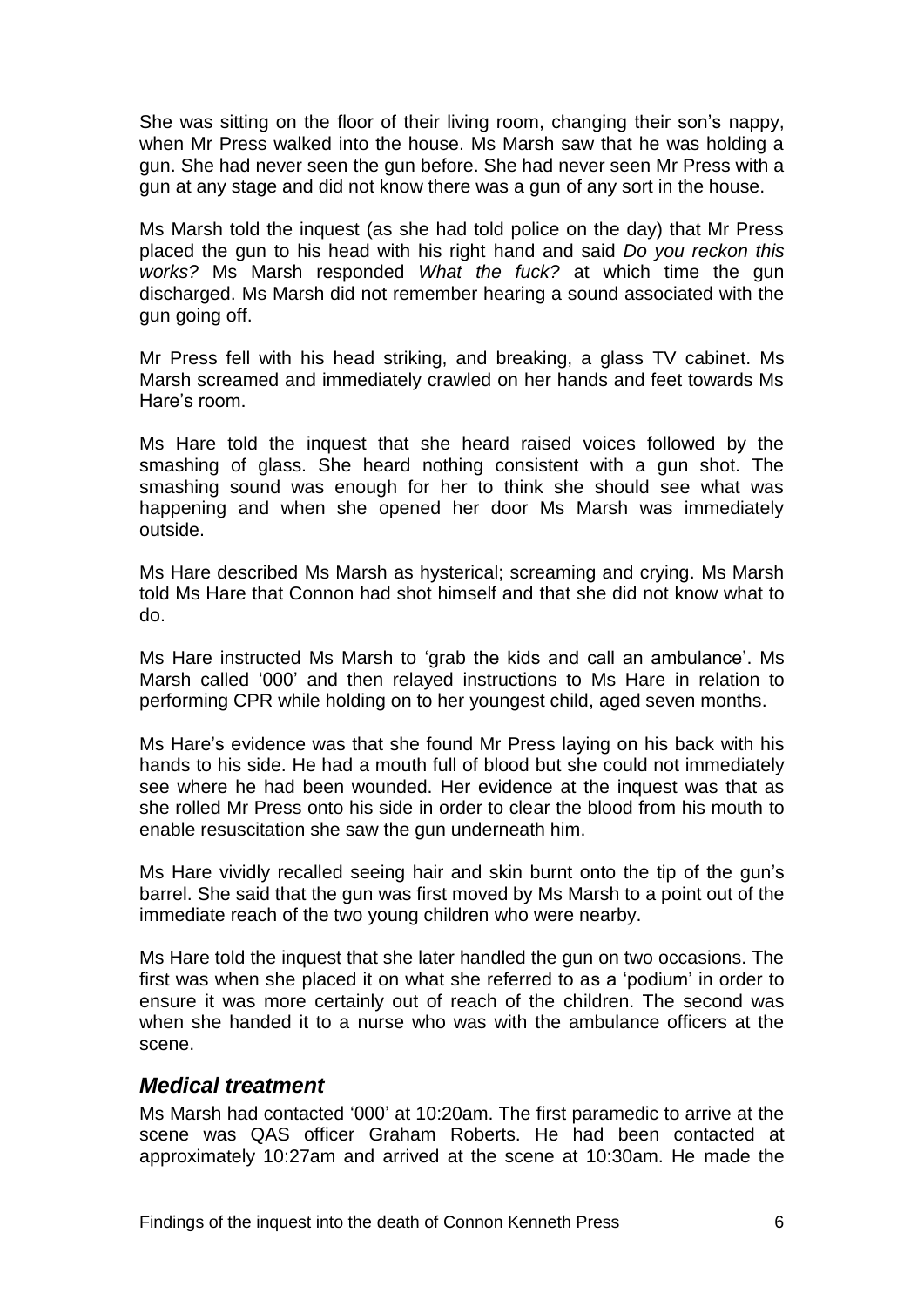decision to enter the property notwithstanding his knowledge that a gun had been involved and that police were yet to arrive.

Mr Roberts saw Ms Marsh standing at the top of the stairs holding a child and she guided him inside. There he saw Ms Hare performing CPR on Mr Press. He instructed her to continue while he began an assessment of Mr Press' injuries.

Mr Roberts was followed by another QAS officer, Mark Ricks who was dispatched at 10:30am and arrived minutes later.

Also sent to the scene was Nurse Narelle Matthews who had just commenced her shift at Mount Morgan Hospital. She travelled to the scene with the on call medical officer, Dr Joss O'Loan. They arrived around the same time as QAS officer Ricks.

The QAS officers and Nurse Matthews all give consistent accounts with respect to the scene confronting them and the whereabouts of Ms Marsh and Ms Hare.

It is clear from their evidence that when they arrived the gun used in the incident was positioned on top of a speaker. Ms Matthews then later observed the gun in a new position on the other side of the doorway (consistent with the versions of Ms Marsh and Ms Hare that it had been moved to a china cabinet).

As attempts to resuscitate Mr Press continued it seems that Ms Hare produced the gun and was asked by Ms Matthews to hand it over for safekeeping. This was done and Ms Matthews took possession of the weapon, placed it in a plastic bag, and later took it to Mount Morgan Hospital where it was handed to police by a QAS officer.

Ms Matthews also showed commendable initiative in obtaining plastic bags from Ms Marsh and later placing one over Mr Press' right hand with a view to preserving potential evidence. She did not place a bag over his left hand because she assumed that only the right hand was involved as the wound was to the right temple.

The continued attempts to resuscitate Mr Press, including intubation and the administration of adrenaline had failed to bring about any sign of life. In their evidence to the inquest both QAS officers said they held no hope for Mr Press' recovery but were directed by the doctor on scene to extricate Mr Press to the ambulance.

Ms Matthews' evidence was that when she and Dr O'Loan arrived at the scene it was 'uncontrolled and unsafe'. The QPS were not in attendance at that time. There were unknown persons arriving, children in attendance and she noted that the gun had been moved several times. The lighting inside the home was poor, making it difficult to assess Mr Press' condition.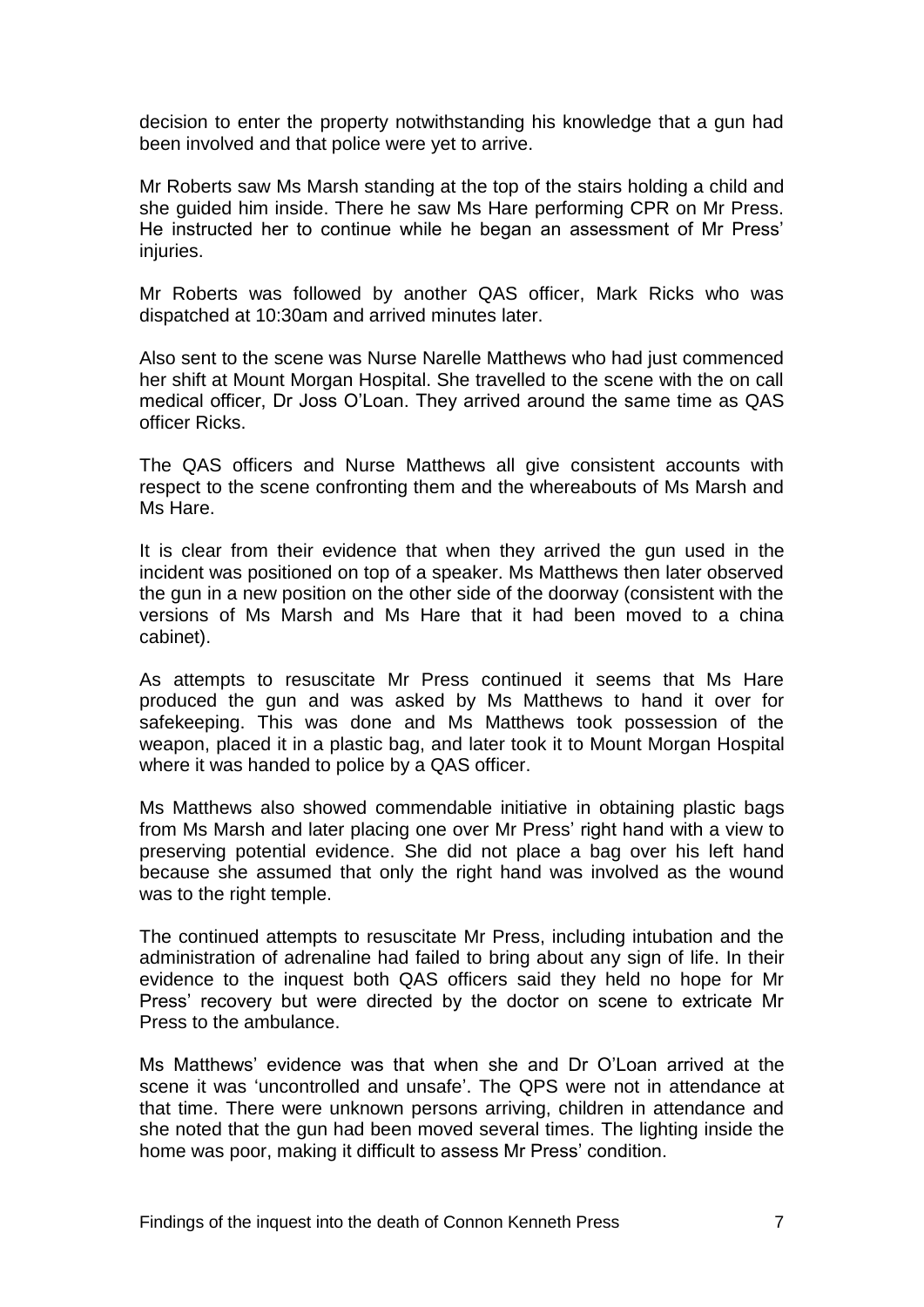Ms Matthews said that Karra Hare had told her 'Amanda said that Connon had shot himself'. However, not being aware of the circumstances of the shooting, her and Dr O'Loan's paramount consideration was safety. Accordingly, they made the decision to transfer Mr Press immediately to the hospital.

Dr O'Loan's clinical notes confirm that it was his decision to transfer Mr Press to the Mount Morgan Hospital. Resuscitation attempts continued while Mr Press was placed in the ambulance. It was there that QAS officer Roberts says a decision was taken by Dr O'Loan to cease the attempts to revive Mr Press before they had arrived at Mount Morgan Hospital. The doctor's clinical notes indicate a further formal assessment process occurred on arrival at Mount Morgan Hospital with Mr Press being declared deceased at 10:55am.

#### <span id="page-9-0"></span>*Police attendance*

The first police officer on scene was Constable David Burton. He was later joined by another junior officer and CIB officer Detective Sergeant Scott Ingram.

Scenes of crime officer Senior Constable Justine Hartley attended the Bridge Street residence and took a series of photographs. Further photographs were taken of the seized weapon and of Mr Press' body. Senior Constable Hartley later swabbed the trigger and upper section of the handle of the gun as well as the spent cartridge. These swabs were sent for scientific analysis in Brisbane.

Another officer, Senior Constable Sheridan Simons attended the morgue later on 28 April 2012 and took samples from the hands of Mr Press for the purpose of detecting the presence of gun-shot residue (GSR). No other tests for GSR were carried out.

A local door knock was undertaken and recorded interviews were conducted with Ms Marsh and Ms Hare.

Detective Sergeant Ingram told the inquest that he had decided against GSR testing on any person other than the deceased based on his assessment of the scene and the information available to him on 28 April 2012.

Although he initially wanted to wait on the outcome of the autopsy examination before finalising his view, after interviewing Ms Marsh Detective Sergeant Ingram was reasonably satisfied that the injury had been selfinflicted. A GSR examination of Mr Marsh and Ms Hare, in his view, would not necessarily have assisted the investigation in any event.

As both women had admitted to handling the gun and were in contact with the deceased during the immediate aftermath of the shot such a test may have resulted in a 'false positive'.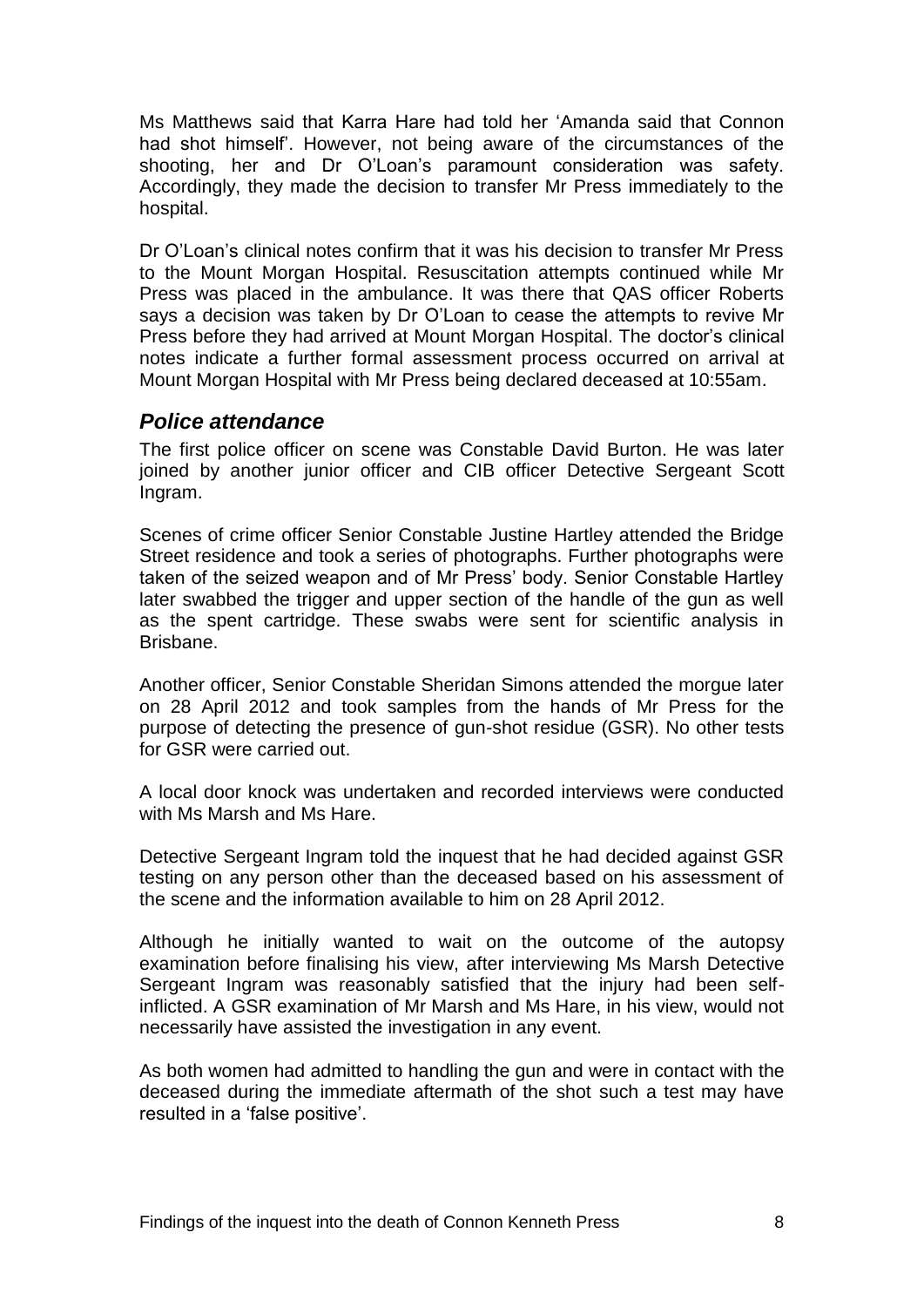Detective Sergeant Ingram was also aware that Ms Marsh had been ill and vomited in the aftermath of the shooting and would have washed her hands after doing so, impacting on any residue on her hands.

Detective Sergeant Ingram agreed with the principle that an investigator in his position should keep an open mind when confronted with a death caused by gun-shot occurring in the proximity of other people. He stressed that he had not closed off the possibility of the involvement of a second person until after the autopsy report but did not consider further GSR testing to have been necessary in this case.

#### <span id="page-10-0"></span>*Concerns of Ms Brighton and investigation findings*

Ms Brighton raised many concerns with the circumstances of her son's death and the subsequent investigation.

The absence of GSR testing on the two women in the house is one of those and I will set out my views on this issue later in these findings. It is the most substantive issue raised by Ms Brighton. I do not consider it is necessary to address every other concern raised but will set out the way in which the investigation and inquest process dealt with those considered significant.

Ms Brighton and several other witnesses gave evidence that it was Mr Press' practice not to wear underpants or boxer shorts under his clothes. This was considered relevant as he was clearly wearing boxer shorts at the time of the autopsy.

It was not explained who might have been responsible for putting the boxer shorts on Mr Press post mortem or what possible motive they might have. In any event it was clear that none of those who gave evidence in this respect had lived with Mr Press for several years. Ms Marsh gave clear and compelling evidence setting out why Mr Press had adopted the practice of wearing boxers. This related to an increased and appropriate degree of modesty in the presence of his daughter.

Ms Brighton's application to the District Court contended that Mr Press was predominantly left handed. The affidavits from Mr Press' brothers attested to this while both containing the, rather significant, proviso that Mr Press wrote with his right hand.

In his evidence Arian Press acknowledged that Mr Press was able to carry out many other tasks equally well with his left or right hand. He described his brother as ambidextrous.

Ms Marsh told the court that in her experience Mr Press was predominantly, if not exclusively, right handed. The evidence was overwhelming that Mr Press might readily have used either hand to fire the gun used in his death. There is certainly no basis on which it could be found that the use of his right hand as contended by Ms Marsh, even if unusual, was particularly surprising.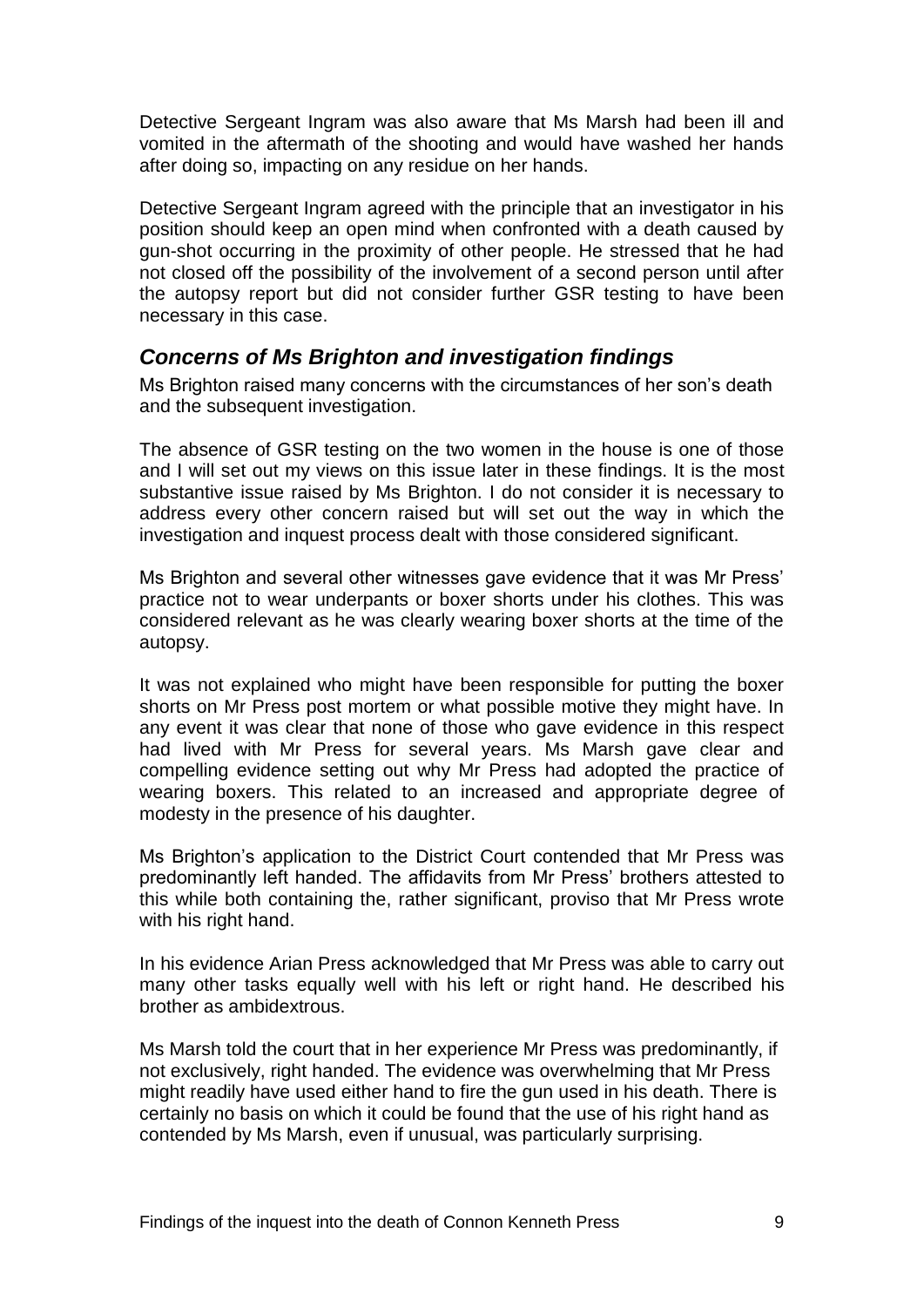The inquest received evidence from two residents of 31 Byrnes Street, Mount Morgan, who attested that they had heard two noises on the morning of 28 April 2012. They attributed the noises to gunshots.

The first, Leigh Mitchell, says that he reported the matter to the Mount Morgan police though there is no record of any such report with respect to this date. The Dee River separates his residence at 31 Byrnes Street from Mr Press' home, which was several hundred metres away. I do not consider that this evidence is of sufficient cogency to impact on my findings.

It is at odds with the credible evidence that the gun made little noise when discharged. Ms Hare's evidence was that she did not hear a gun shot from within the house. It is at odds with the strong evidence that only one shot was fired that arises from the account of Ms Marsh, the presence of only one shell and the absence of any apparent damage from a second projectile.

Even if it could be established that two shots were fired it would not necessarily implicate any other person in Mr Press' death. Clearly he could have fired a non-fatal shot, reloaded and fired a second, fatal shot. I do not find this happened at all. Rather, I emphasise that evidence of a second shot, even if able to be established, weighs very little on the basis for my findings.

The DNA sample taken from the upper part of the weapon's handle revealed a mixed profile of which the major profile was a match for Connon Press. The DNA sample taken from the trigger revealed only one DNA profile. This matched the DNA profile of Connon Press.

GSR samples taken from the hands of Mr Press were not definitive though revealed chemicals consistent with those expected to be produced by the firing of the ammunition in question. These were chemicals that Mr Press would not be expected to be exposed to given his usual day to day activities and there is a high likelihood of their being linked to the firing of a gun.

Further inquiries in relation to the gun were made by Detective Sergeant Ingram in the lead up to the inquest. These were made difficult by the absence of any serial number and the extensive modifications carried out on it.

I am satisfied that these investigations were taken to their logical conclusion. If the origin of the gun was more relevant to these findings the questioning of some witnesses at the inquest may have been more extensive. There were assertions made about its ownership which were met with denials. However, there was no utility in exploring this issue further. In these circumstances there is insufficient evidence upon which to make any finding in relation to the ownership or origin of the gun used by Mr Press.

As part of the investigations leading up to the inquest all Arunta telephone calls made between Ms Hare and Arian Press on and around 28 April 2012 were obtained and tendered. Rumours passed onto police that there may have been a video of the shooting posted to the internet were traced to a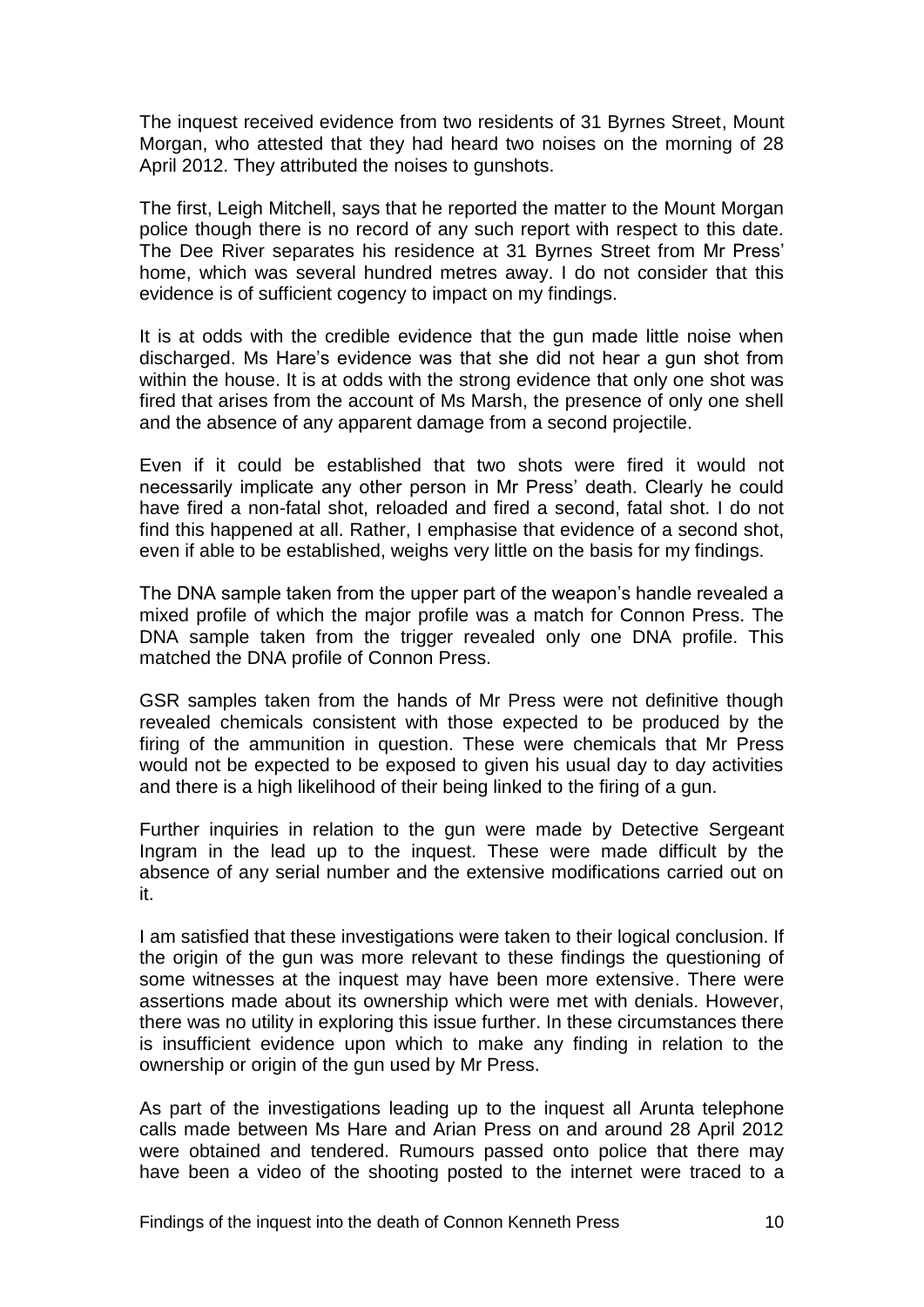prisoner who was then interviewed. This confirmed he had no direct knowledge of any such video and he refused to tell police the source of the rumour. Notwithstanding, QPS intelligence officers examined YouTube and other internet video sites without finding any such video.

An Arunta call at 10:33am on 28 April records Ms Hare telling Arian Press that 'Connon has just shot himself in the head'. A later call at 10:48 on 28 April 2012 records Arian saying to Ms Hare that Connon did not shoot himself and saying that Amanda was responsible. In response to this suggestion Ms Hare speculates that Amanda may have done it as the gun was not by his body. This is clearly inconsistent with her unprompted statement at 10:33am and the evidence she gave at the inquest that she found the gun underneath his body during CPR.

#### <span id="page-12-0"></span>*The autopsy*

*..*

A full autopsy examination was conducted on the body of Connon Press on 3 May 2012 by an experienced forensic pathologist, Dr Nigel Buxton.

Dr Buxton noted a circular gunshot wound in the right temple with a diameter of approximately 5mm. He observed a grey shadow around the wound which he stated was *consistent with a muzzle imprint*.

Dr Buxton recorded the following observations in his report:

*The skull showed a well-defined, clean puncture wound consistent with a 022" calibre entry wound. Bevelling of the fracture was internal. Over the left posterior temple region was a 0.22" exit wound with external bevelling. No other skull fractures noted.*

*The brain weighed 1420 grams and on sectioning showed the passage of a projectile with large true cavity formation from the right temple slightly postero-laterally exiting at the left posterior temple region. Extensive brain destruction was noted.*

Ms Brighton queried the finding of *extensive brain destruction* in the context of an apparently clearly defined projectile passage. At the inquest Dr Buxton explained that his observations were of extensive damage to parts of the brain around the 'true cavity'.

He told the court that this is a phenomenon regularly seen and is consistent with the damage caused by the gas which follows the passage of the projectile. Higher levels of gas entry can be expected the closer the weapon is to the victim when fired. Notwithstanding this damage (which became slightly less extensive in the soft tissue of the brain as the projectile travelled from right to left), sectioning of the brain was able to establish a single consistent path of travel between the entry and exit wound.

On reflection of the scalp Dr Buxton found a 0.22 calibre projectile trapped within the scalp aponeurosis. At the inquest he was asked whether it was unusual for the projectile to have had sufficient force to fracture the skull on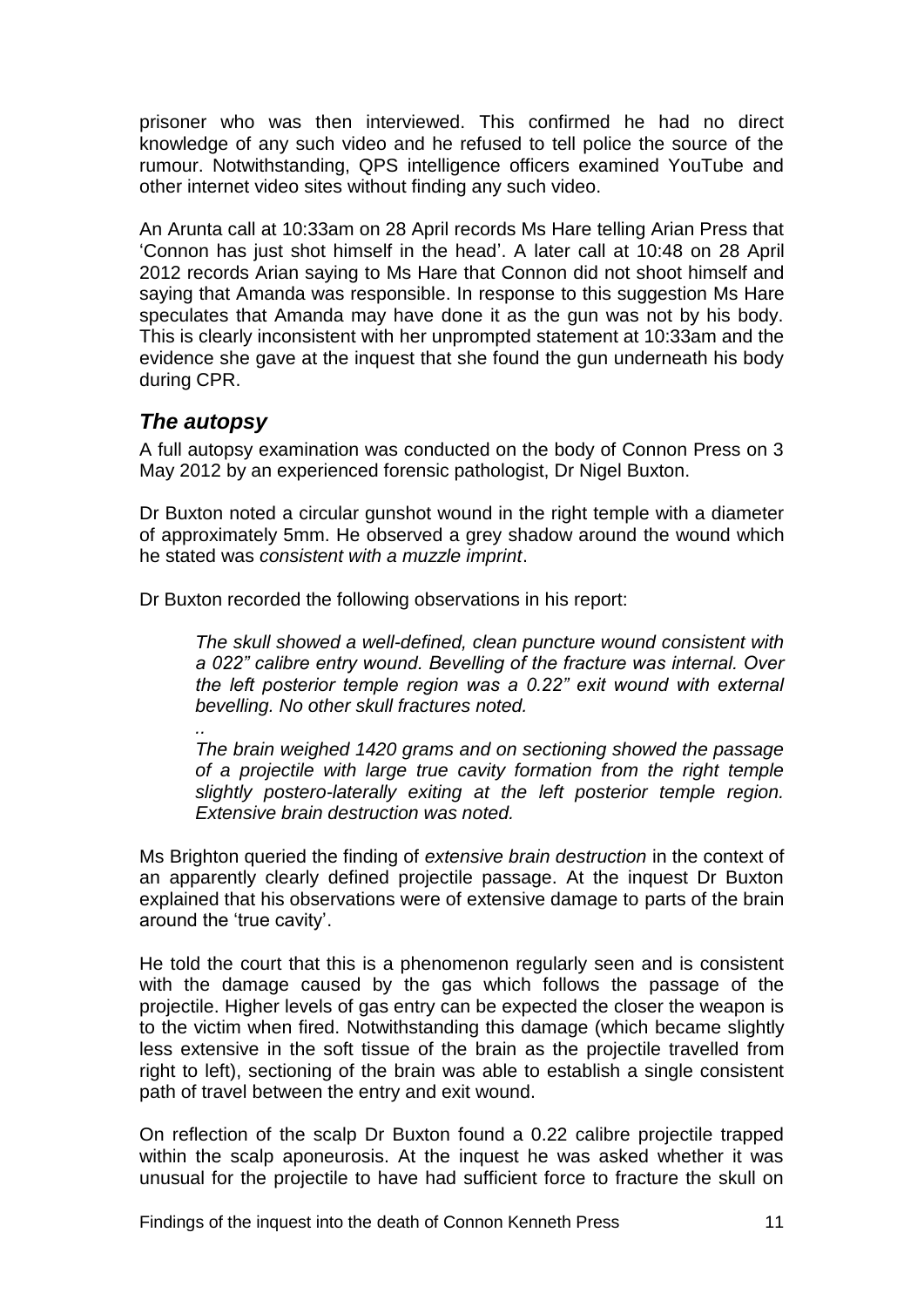exit but remain trapped. He stated that this was not at all surprising given the low velocity of 0.22 rounds, the deceleration caused by the striking of the skull twice and the relatively strong muscle tissue around the area where the projectile was observed.

In his evidence Dr Buxton also noted that a needle had been inserted in the crook of Mr Press' right arm by medical staff for the purpose of inserting a cannula. Although he had not observed any needle marks consistent with recent drug use he noted that the size of the needle used by medical staff was usually larger than that used for the injection of drugs. It may, therefore, have the effect of masking any such signs of recent drug use. Photographs of Mr Press' body show the cannula in situ.

Dr Buxton concluded his report by stating:

*Death in this patient is due to close contact gunshot wound to the head. The calibre of the projectile is 0.22 inch. The position of the entry gunshot wound is entirely consistent with a suicidally inflicted shot. There was no evidence that a second person played a physical role in this man's death.*

Dr Buxton issued an autopsy certificate listing the cause of death as:

1(a) Gunshot wound to head

Blood samples taken at autopsy were later tested. That testing revealed the presence of several drugs, most of which were consistent with the contents of medication prescribed to Mr Press.

The most notable findings of this toxicological testing were readings of amphetamine at a concentration of 0.09mg/kg and methylamphetamine at a concentration of 3.1mg/kg.

Ms Brighton contends that the toxicology results must be incorrect because they do not reveal any alcohol or cannabis – two substances Mr Press would consume daily. When questioned by Counsel Assisting Ms Brighton agreed that it would not have been at all unusual for Mr Press to only begin drinking alcohol in the afternoon. Although there was evidence from Ms Hare that she had smoked cannabis earlier in the week with Mr Press she did not state this had occurred in the days immediately prior to the death. Ms Marsh had not seen him use cannabis for several weeks.

During earlier coronial investigations an opinion was obtained in relation to the significance of the toxicology results. That opinion was provided by Dr Don Buchanan of the Queensland Health Clinical and Forensic Medicine Unit and remained unchallenged throughout the proceedings.

Dr Buchanan noted that while the presence of amphetamine might be consistent with legal prescription drugs, methylamphetamine is not available by prescription in Australia. He stated that: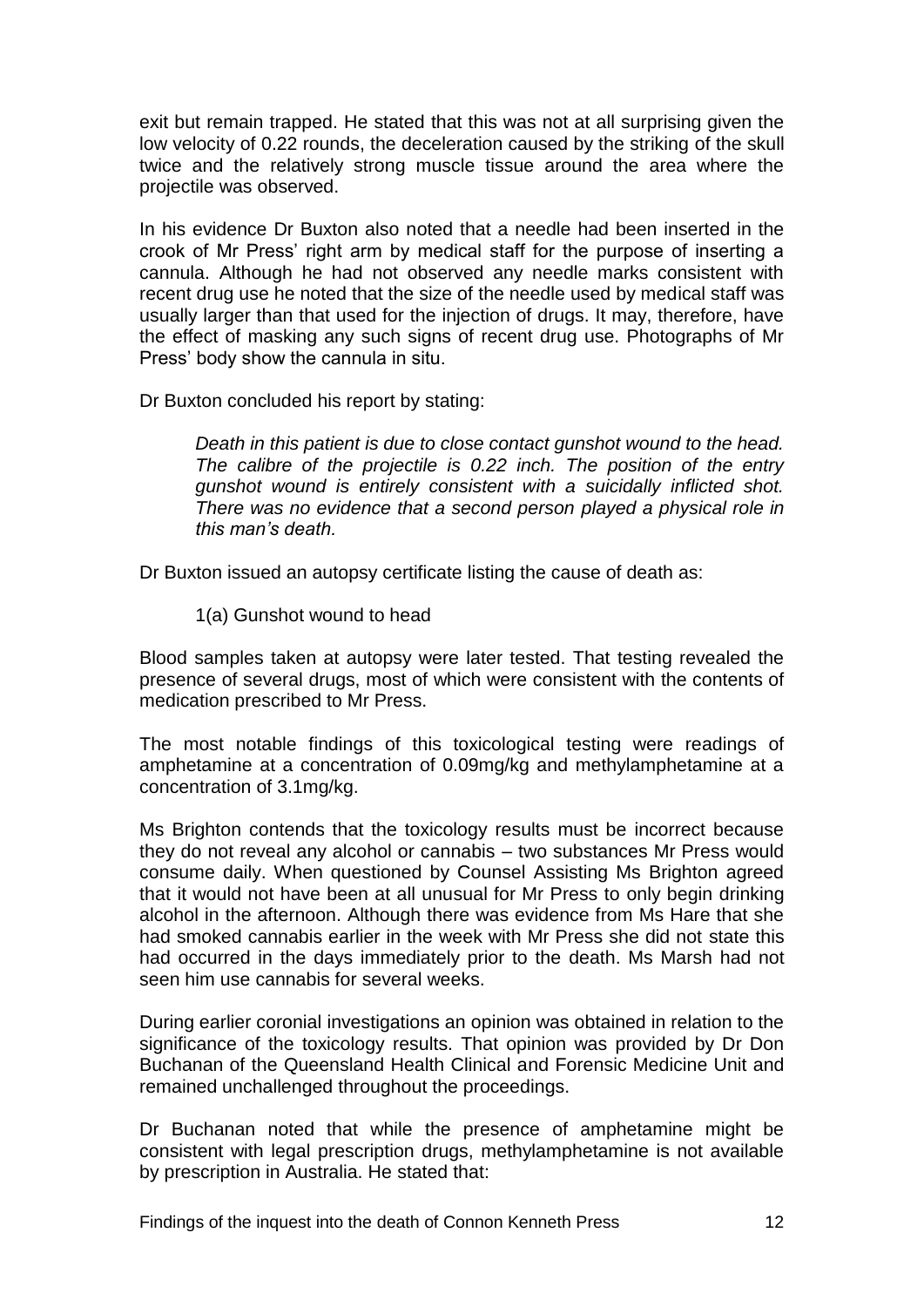*Methylamphetamine undergoes N-demethylation to amphetamine, its major active metabolite (by-product). In view of the differences in concentrations between the amphetamine and the methylamphetamine in this case, it is most likely that the amphetamine present is a metabolite or by-product of the methylamphetamine*.

*Methylamphetamine can cause restlessness, confusion, anxiety, poor concentration, insomnia, a disturbed heart-beat, hypertension, hyperthermia, sweating and, in higher doses, hallucinations, circulatory collapse, convulsions and coma. Chronic abusers may develop paranoid psychosis.*

*The therapeutic range is said to be 0.01mg/kg to 0.05mg/kg but high levels can be reached without fatality. A level of 3.1mg/kg as in this case is an exceedingly high concentration, well above this range, and would be associated with poor concentration, confusion, anxiety and restlessness. Moreover, as the concentration is so high, it is likely he was a regular user, having become tolerant to the effects of the drug, necessitating greater doses to achieve the desired effects.*

*This concentration and level of use would have led to insomnia, which occurred in this case. This concentration is also very likely to have been a significant cause of his paranoid ideations*.

#### <span id="page-14-0"></span>*Conclusions*

I am satisfied to a very high level of confidence that Mr Press was the only person involved in his death.

I found Ms Marsh to be an impressive witness who was candid and resisted any attempt to gild her account of events in her own favour, even though there was an opportunity for her to do so. Her account is corroborated, insofar as it could be, by all others who were in or attended at the house that morning. She was clearly distraught and shocked at what had occurred.

The evidence is clear that the gun was fired at Mr Press from very close range – almost certainly while held against his head.

The inquest heard evidence from Dr Steele that Mr Press' mental state left him at a much higher risk of suicide than the general population. He had a history of significant suicide attempts and chronic intermittent suicidal ideation. Unlike his previous attempts, on this occasion he had access to a gun. This was a ready means of putting his ideations into effect. He was also likely to have been very severely affected by amphetamines.

In relation to this last point I have considered the possibility that Mr Press' death may have been accidental. In answer to questioning from Counsel Assisting, Dr Steele confirmed that the process of having and then acting on suicidal thoughts might readily occur notwithstanding a clearly disordered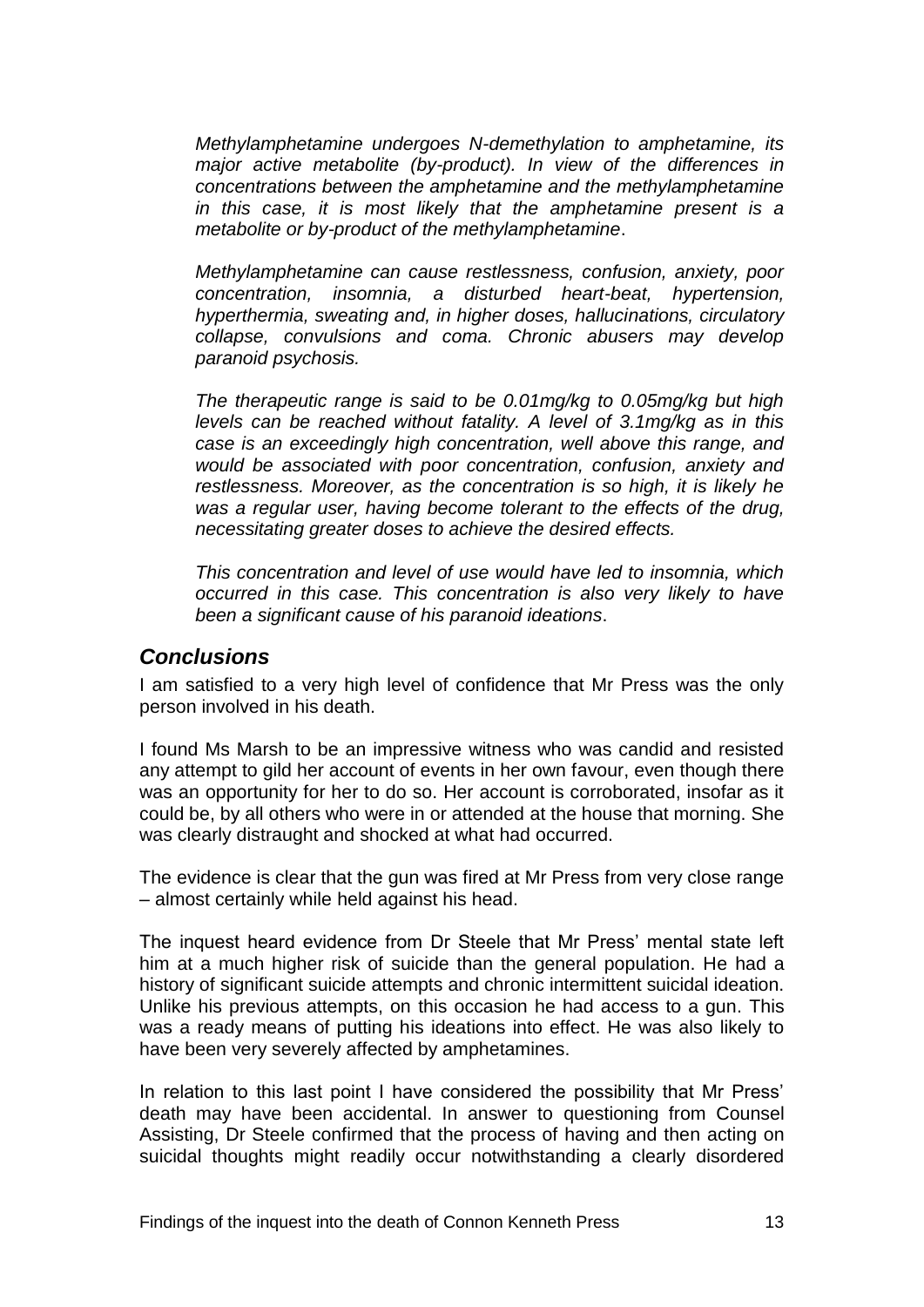thought pattern extending to psychosis. She was not surprised that Mr Press had taken his own life.

Dr Steele also gave evidence that the words used by Mr Press just prior to his death – *Do you reckon this will work?* – were a little unusual for someone committing suicide.

Dr Steele also agreed with counsel for Ms Marsh that if Mr Press was acutely psychotic on the morning of his death then his intent would be open to question, and that it was possible that he did not understand the consequences of his actions.

Clearly the latter is a possibility. I was unable to be satisfied about the origin of the gun. Therefore it is not clear whether Mr Press knew how it worked or whether it was loaded. The fact that only one shell was located would support the inference that it was loaded when he took possession of it.

Ms Marsh's evidence indicates that Mr Press was experiencing significant delusional thinking on the morning of his death. He was convinced that she was communicating with a third party via an ear piece. Her evidence was also that Mr Press was oriented to a future life with her and their children. He had recently given her a ring as a symbol of this long term commitment.

Post-mortem toxicology testing showed that Mr Press had fatal levels of methylamphetamine in his bloodstream. As Dr Buchanan, Clinical Forensic Medical Officer noted in his report<sup>1</sup>, any person with a blood methylamphetamine of 3.1mg/kg would have developed disordered thinking with paranoid ideations resulting in actions that are unpredictable, impulsive and beyond the limits of normal behaviour expected of that individual. The effects would be amplified in an individual with Mr Press' symptomology.

In order to make a finding of suicide I am required to be satisfied that Mr Press acted intentionally, knowing the probable consequences.<sup>2</sup>

There was previously considered to be a presumption against suicide. It is now accepted that a finding of suicide can be made having regard to all the evidence on the balance of probabilities. However, a finding of suicide should not be made lightly.

Having regard to each of these considerations, it is my view that it is more likely that Mr Press was affected by symptoms of his mental illness and drug use to such an extent that he was not capable of acting intentionally with sufficient awareness of the probable consequences of his actions.

 <sup>1</sup> Exhibit B3

<sup>2</sup> Clark v NZI Life Ltd [1991] 2 Qd R 11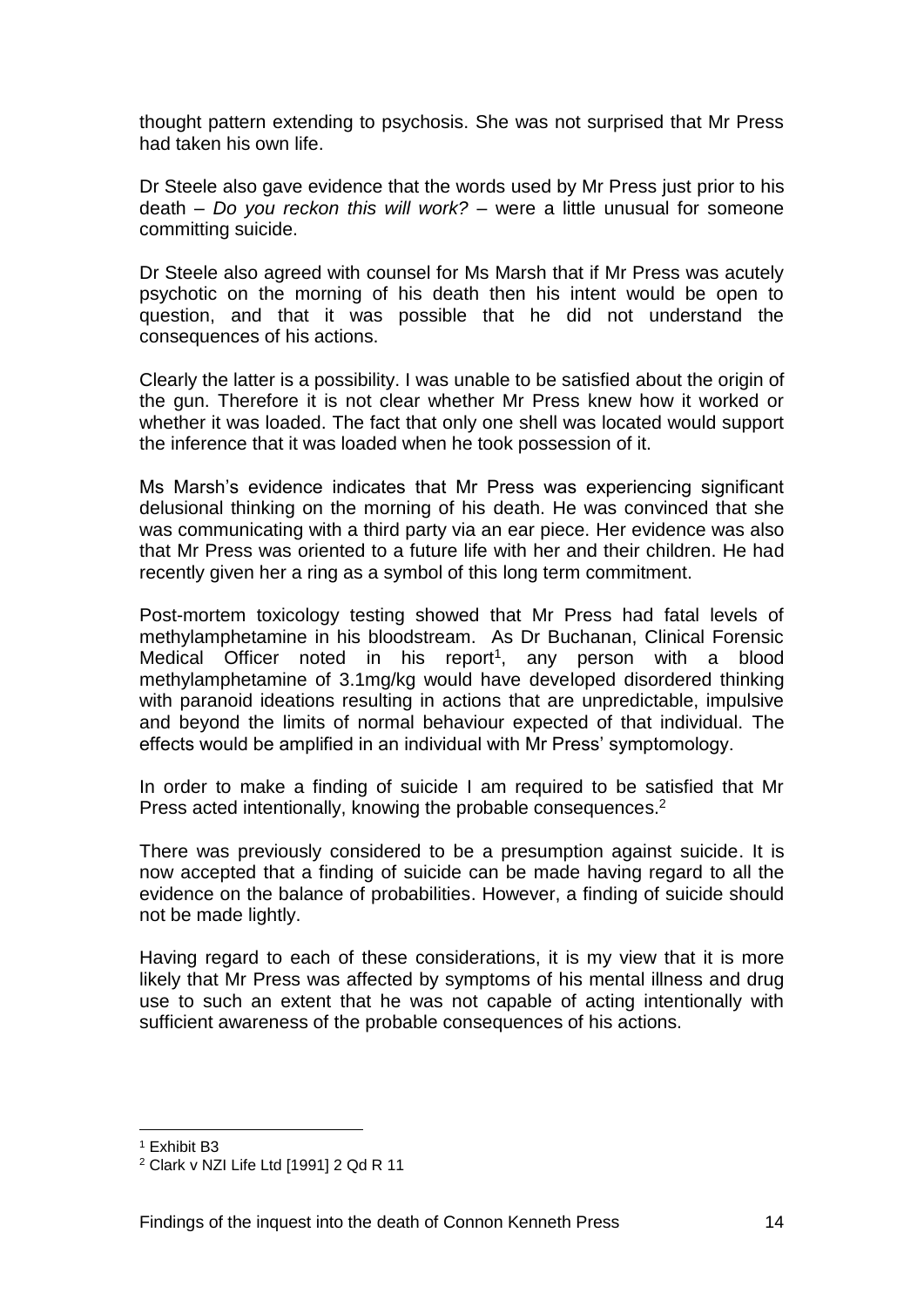Ms Brighton is understandably distraught and unable to understand why her son would do this when he was otherwise so committed to his family. On her account he planned to relocate with his children to Laidley.

Dr Steele told the inquest that much of Mr Press' distress arose from his clear devotion to his young family being incongruent with his addiction to illicit drugs and repeated periods of incarceration.

It seems that Ms Brighton is ascribing logical thought processes to someone who was clearly suffering a disordered, paranoid and likely psychotic mindset. She was clearly unaware of the extent of his mental illness. Her position that Mr Press was not taking drugs because he had promised her three weeks prior to his death that he would not, is misguided and clearly unsupported by the evidence.

I am satisfied that the decision to move Mr Press from his house to the ambulance is entirely immune from criticism.

Even if one medical officer may have decided that nothing further could be done prior to moving Mr Press, it does not follow that another reasonable medical practitioner could make a different decision.

I accept Ms Matthews' evidence that the scene was uncontrolled and unsafe. In this case resuscitation attempts continued after Mr Press had left the house. I am satisfied that it was an appropriate and reasonable decision to make by Dr O'Loan. No criticism can be levelled at the QAS officers involved who properly followed the directions of Dr O'Loan.

The basis of Ms Brighton's criticism for moving her son out of the house is linked to the potential loss of forensic evidence. It is not clear that any evidence of significance was lost. His body had already been extensively moved during the attempts to resuscitate him. The potential that his life might be saved clearly took priority over the preservation of the scene.

I am satisfied that the investigation into Mr Press' death was appropriately extensive and thorough. Another investigator might have sought to conduct GSR testing on Ms Marsh or Ms Hare. Even if such a test were to be positive it would not have in fact changed the outcome of the investigation. All other criticisms made by Ms Brighton of those at the scene with regard to the preservation of evidence are either misguided or unrealistic.

There were compelling reasons for the movement of the gun and continuity of that movement was ultimately able to be established. There was also an entirely reasonable basis for extricating Mr Press from the house prior to the declaration of his death. The bagging of the gun and Mr Press' right hand by Ms Matthews showed that she was clearly mindful of evidence being preserved where at all possible.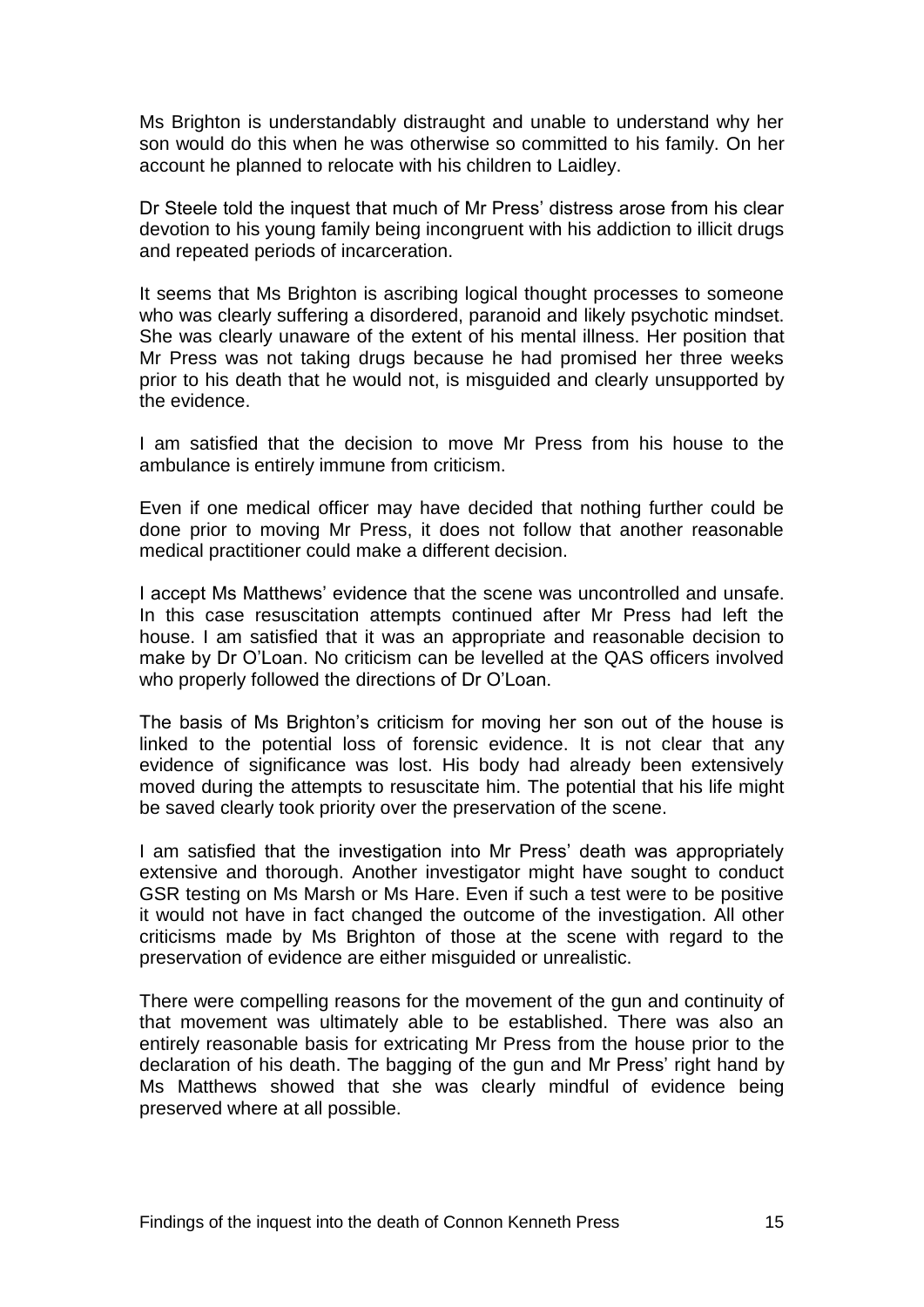#### <span id="page-17-0"></span>**Findings required by s. 45**

I am required to find, as far as is possible, who the deceased person was, how he died, when and where he died and what caused his death. As a result of considering all of the material contained in the exhibits and the evidence given by the witnesses, the material parts of which I have summarised above, I am able to make the following findings.

<span id="page-17-2"></span><span id="page-17-1"></span>

| Identity of the deceased - | The deceased person was Connon Kenneth<br>Press.                                                                                                                                                                    |
|----------------------------|---------------------------------------------------------------------------------------------------------------------------------------------------------------------------------------------------------------------|
| How he died -              | He died as a result of shooting himself in the<br>head with a 0.22 inch projectile fired at close<br>range from a sawn off rifle. This was<br>unprovoked and occurred, without warning, in<br>front of his partner. |
|                            | am unable to find that Mr Press was<br>capable of forming the intent to end his life.                                                                                                                               |
| Place of death -           | He died at Mount Morgan in Queensland.                                                                                                                                                                              |
| Date of death -            | Mr Press died on 28 April 2012.                                                                                                                                                                                     |
| Cause of death -           | Mr Press died from a gunshot wound to the<br>head.                                                                                                                                                                  |

# <span id="page-17-6"></span><span id="page-17-5"></span><span id="page-17-4"></span><span id="page-17-3"></span>**Concerns, comments and recommendations**

Section 46, in so far as it is relevant to this matter, provides that a coroner may comment on anything connected with a death that relates to public health or safety, the administration of justice or ways to prevent deaths from happening in similar circumstances in the future.

I have already made comment in relation to the approach taken in this case to testing for GSR. It may have been prudent to have obtained swabs from Ms Marsh and, to a lesser extent, Ms Hare.

The initial view of the investigating officers, that Mr Press' death was selfinflicted, has ultimately proven correct. It is also true that positive GSR test results from either of the two women in the house would be inconclusive of anything sinister without other evidence implicating them.

The possibility that some other significant evidence, inconsistent with the gunshot being self-inflicted might emerge should nonetheless have been considered at least until all interviews had been completed and probably until after the autopsy examination several days later. The GSR results might then have taken on more significance should such evidence have arisen.

The approach taken by investigating police in relation to such things does not readily lend itself to a 'one size fits all' approach.